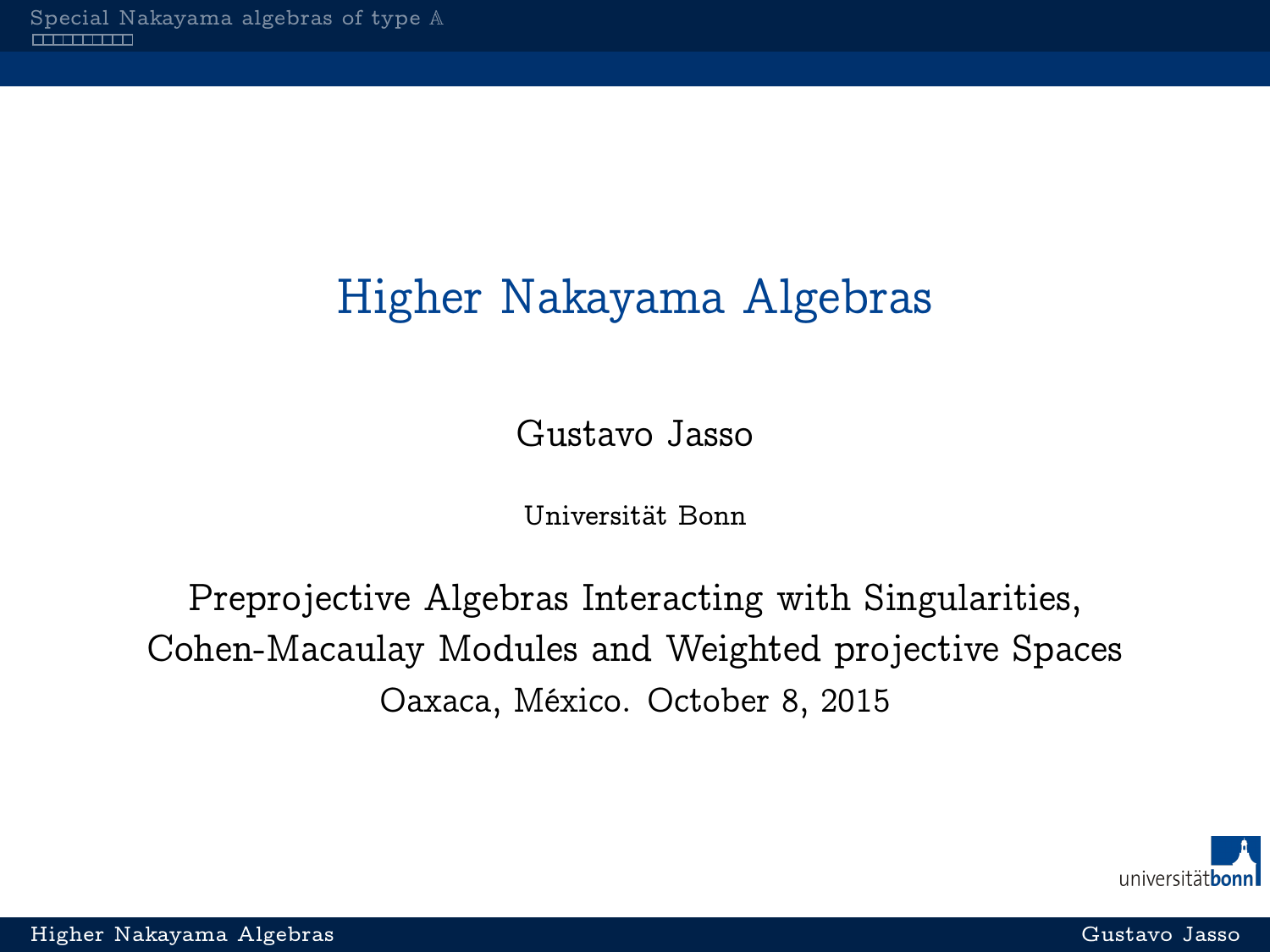<span id="page-1-0"></span>[Special Nakayama algebras of type](#page-1-0) **A** 

d-representation-finite d[-hereditary special Nakayama algebra of type](#page-1-0)  $A_3$ 

 $1-A_3 = 1-A(1,2,3)$ 



 $\tau_0(v) = v - 1$ 

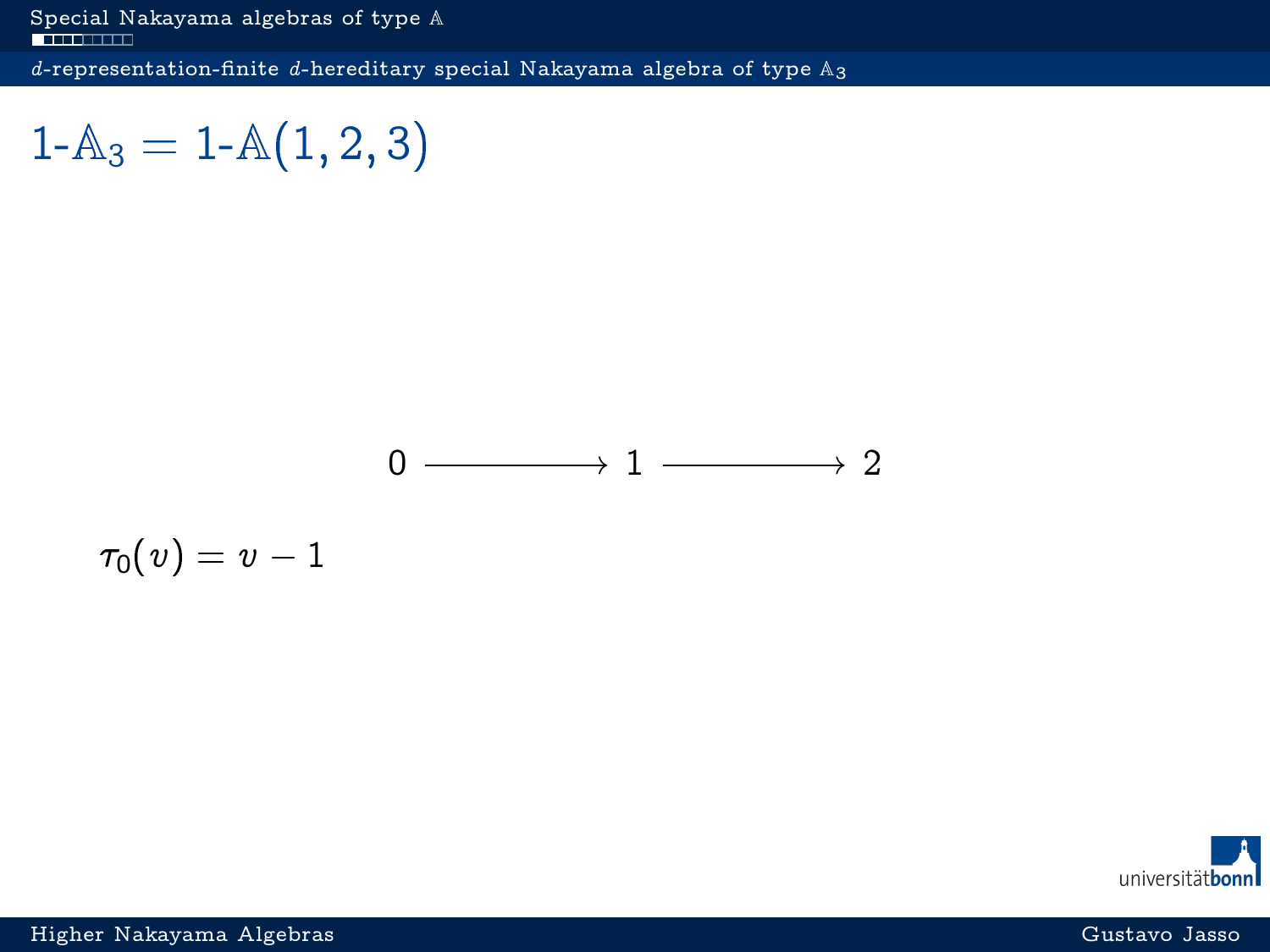<span id="page-2-0"></span>[Special Nakayama algebras of type](#page-1-0)  $\mathbb A$ 

d-representation-finite d[-hereditary special Nakayama algebra of type](#page-2-0)  $\mathbb{A}_3$ 

## $2-A_3 = 2-A(1, 2, 3)$



$$
\tau_1(v)=v-(1,1)
$$

universitätbonn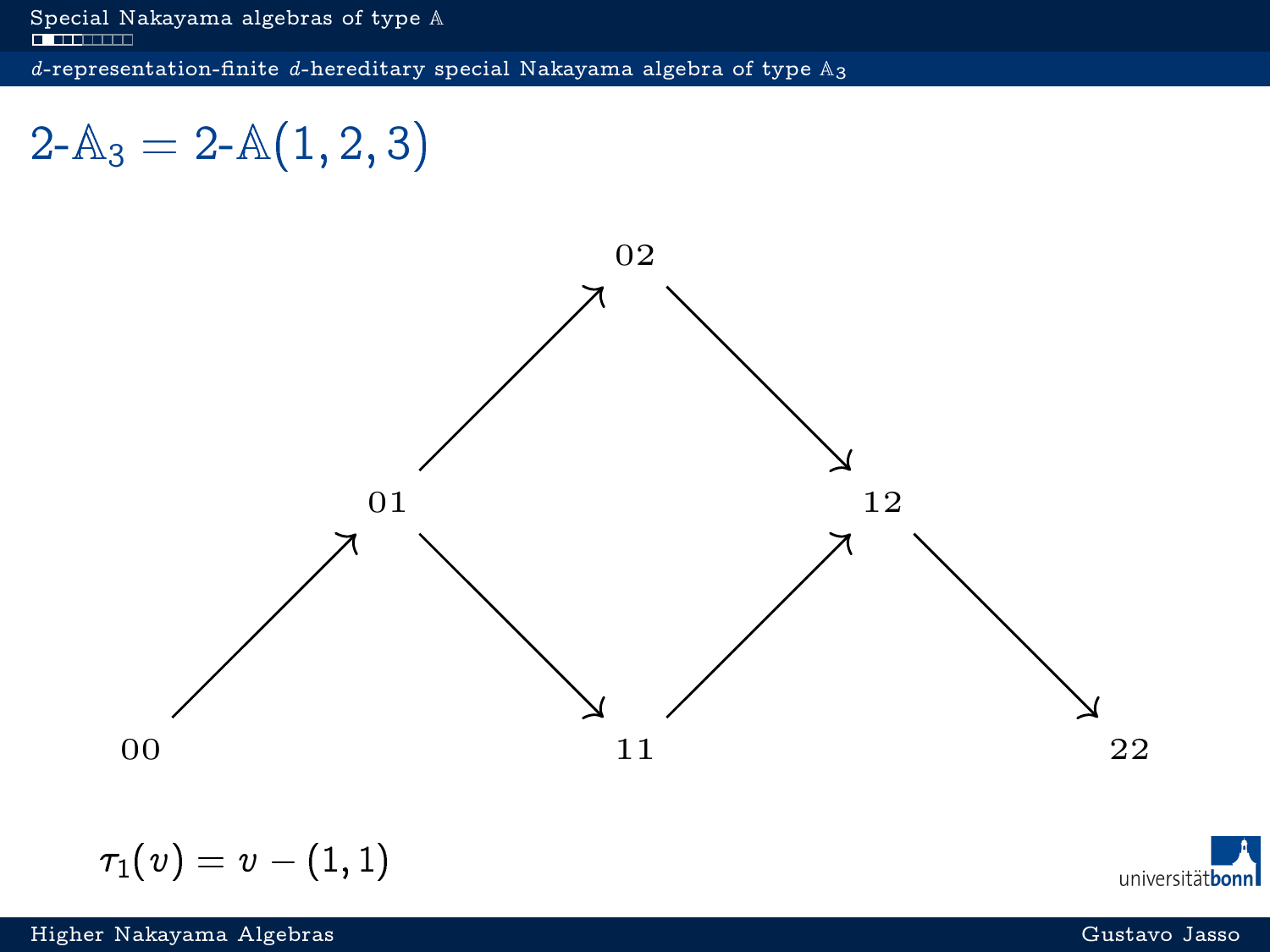<span id="page-3-0"></span>d-representation-finite d[-hereditary special Nakayama algebra of type](#page-3-0)  $\mathbb{A}_3$ 

 $3-A_3 = 3-A(1,2,3)$ 



 $\tau_2(v) = v - (1, 1, 1)$ 

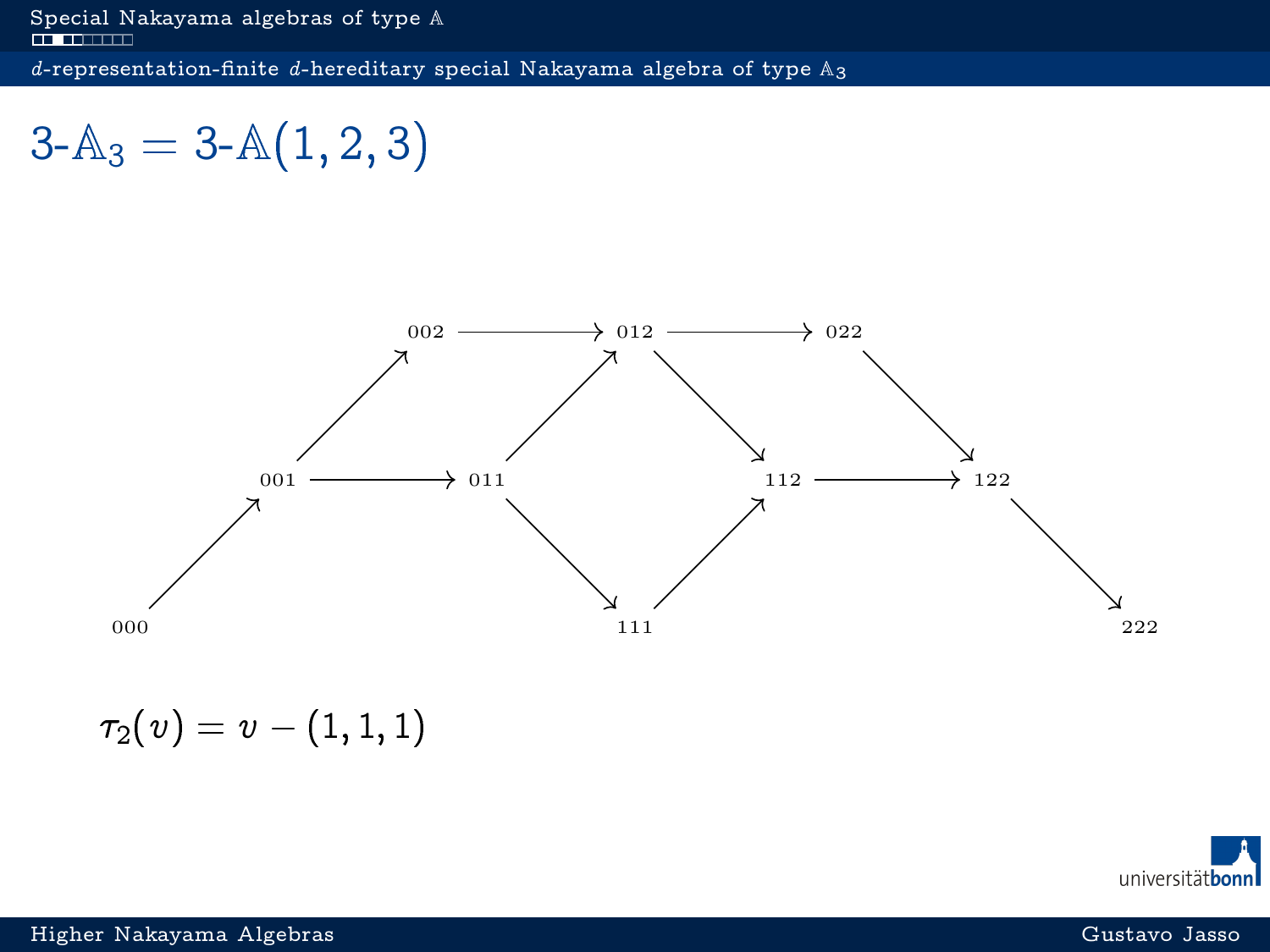<span id="page-4-0"></span>d-representation-finite d[-hereditary special Nakayama algebra of type](#page-4-0)  $\mathbb{A}_3$ 

 $4-A_3 = 4-A(1,2,3)$ 



 $\tau_3(v) = v - (1, 1, 1, 1)$ 

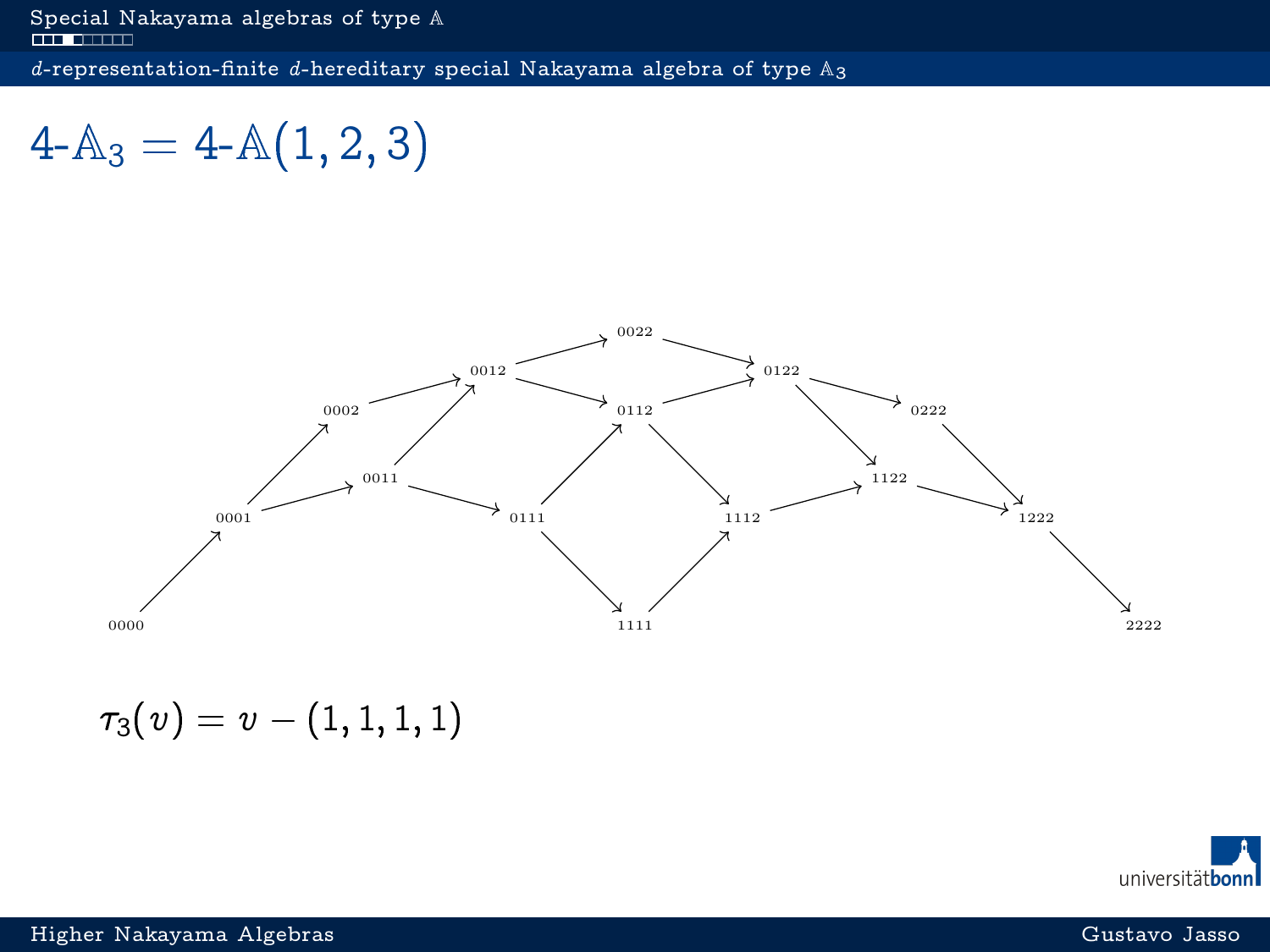<span id="page-5-0"></span>d-representation-finite d[-hereditary special Nakayama algebra of type](#page-5-0)  $\mathbb{A}_3$ 

 $5-A_3 = 5-A(1,2,3)$ 



 $\tau_4(v) = v - (1, 1, 1, 1, 1)$ 

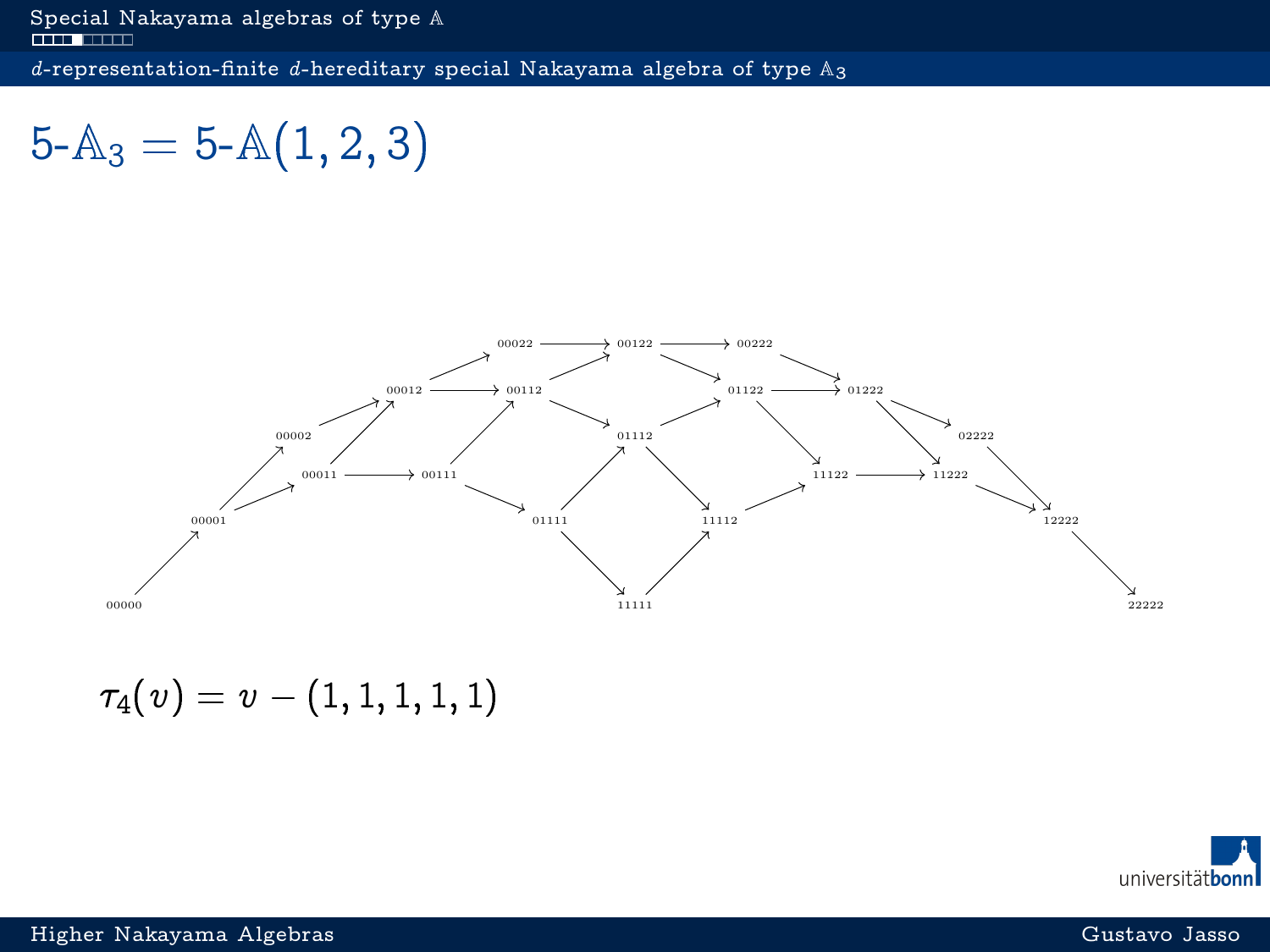<span id="page-6-0"></span> $1-A(1, 2, 3, 3, 4, 3)$ 



$$
\tau_0(v)=v-1
$$

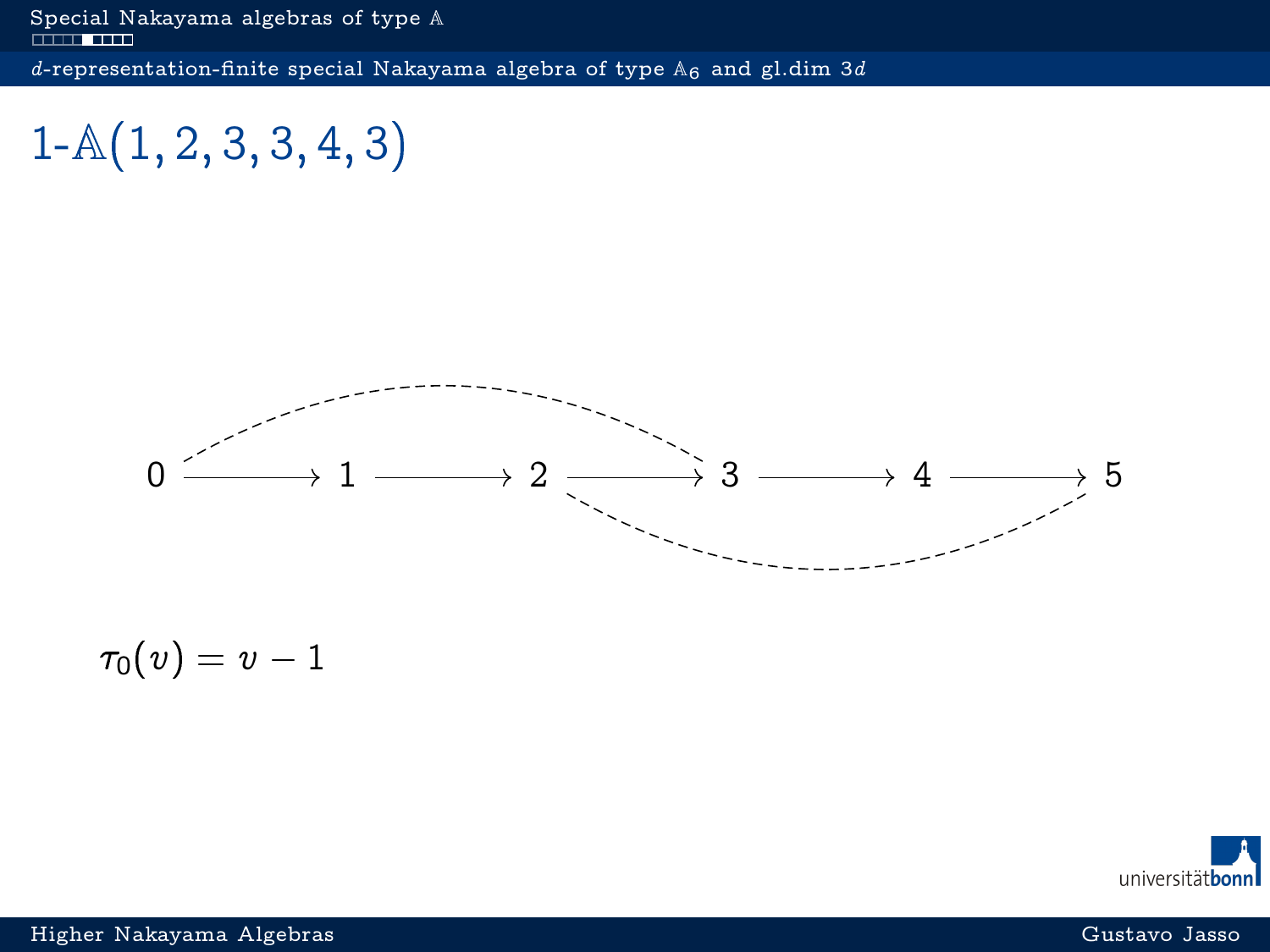<span id="page-7-0"></span> $2-A(1, 2, 3, 3, 4, 3)$ 



 $\tau_1(v) = v - (1, 1)$ 

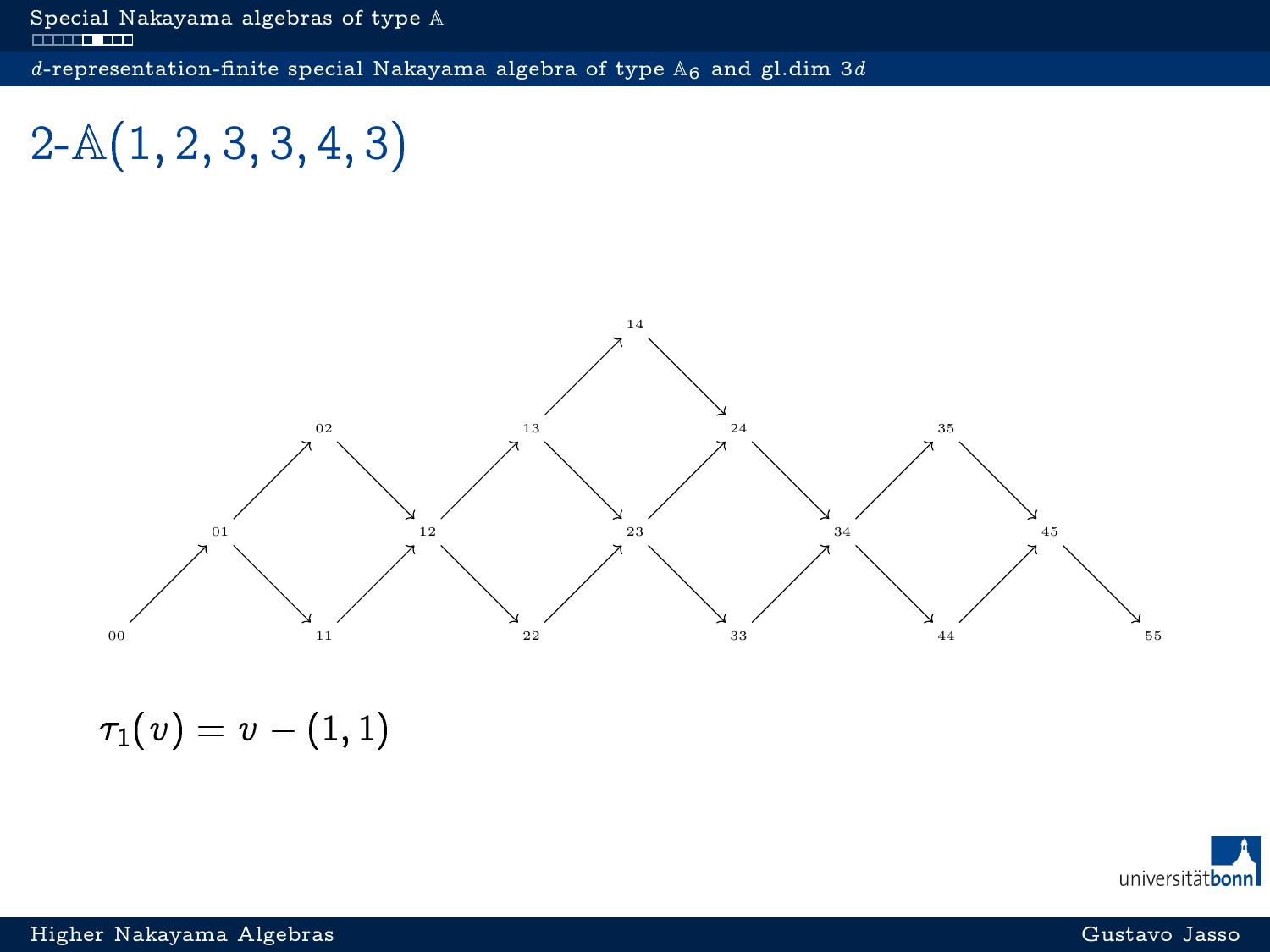<span id="page-8-0"></span> $3-A(1, 2, 3, 3, 4, 3)$ 



 $\tau_2(v) = v - (1, 1, 1)$ 

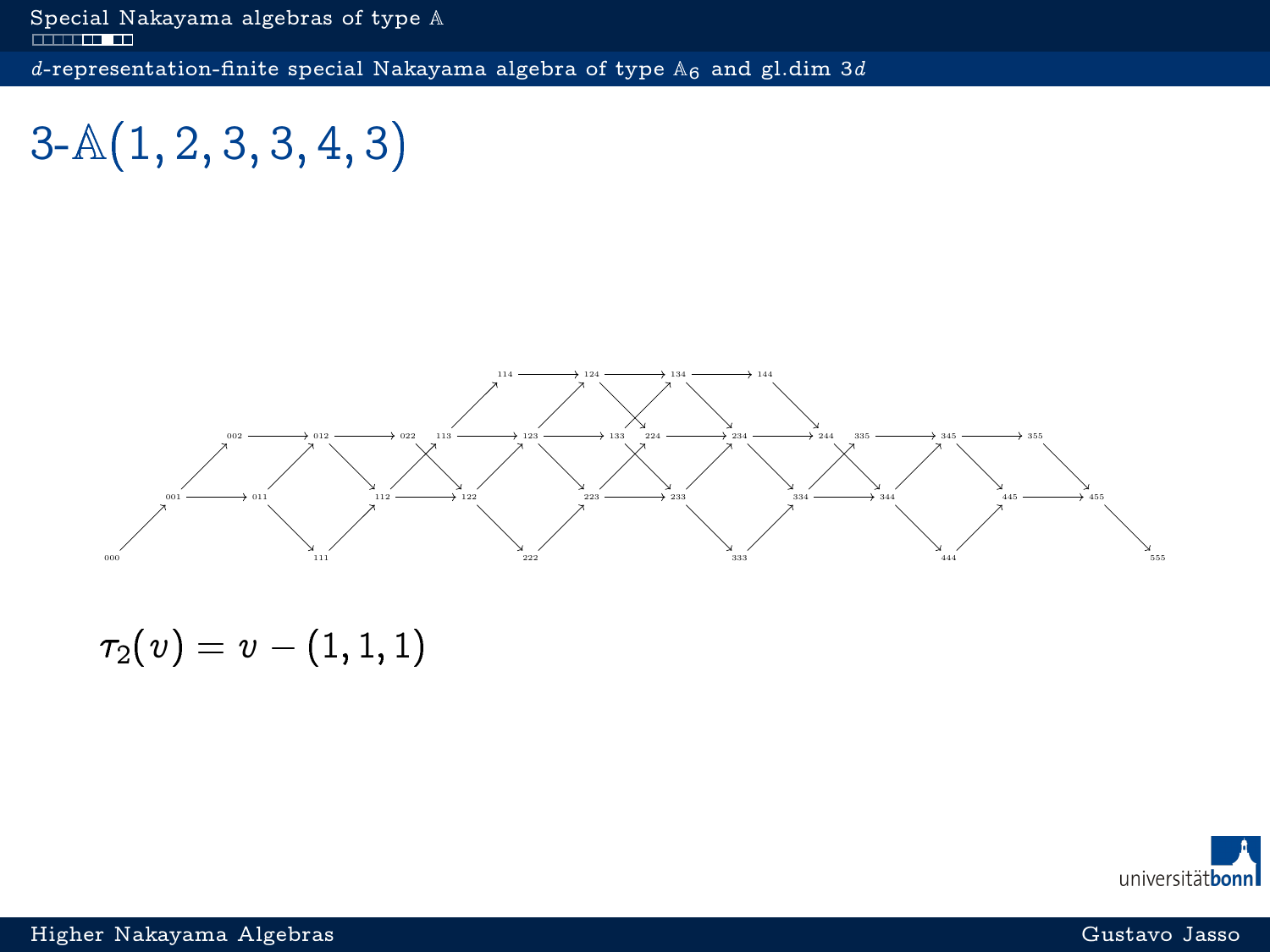<span id="page-9-0"></span>[Special Nakayama algebras of type](#page-1-0)  $\mathbb A$ d[-representation-finite special Nakayama algebra of type](#page-9-0)  $A_6$  and gl.dim 3d

 $4-A(1, 2, 3, 3, 4, 3)$ 



 $\tau_3(v) = v - (1, 1, 1, 1)$